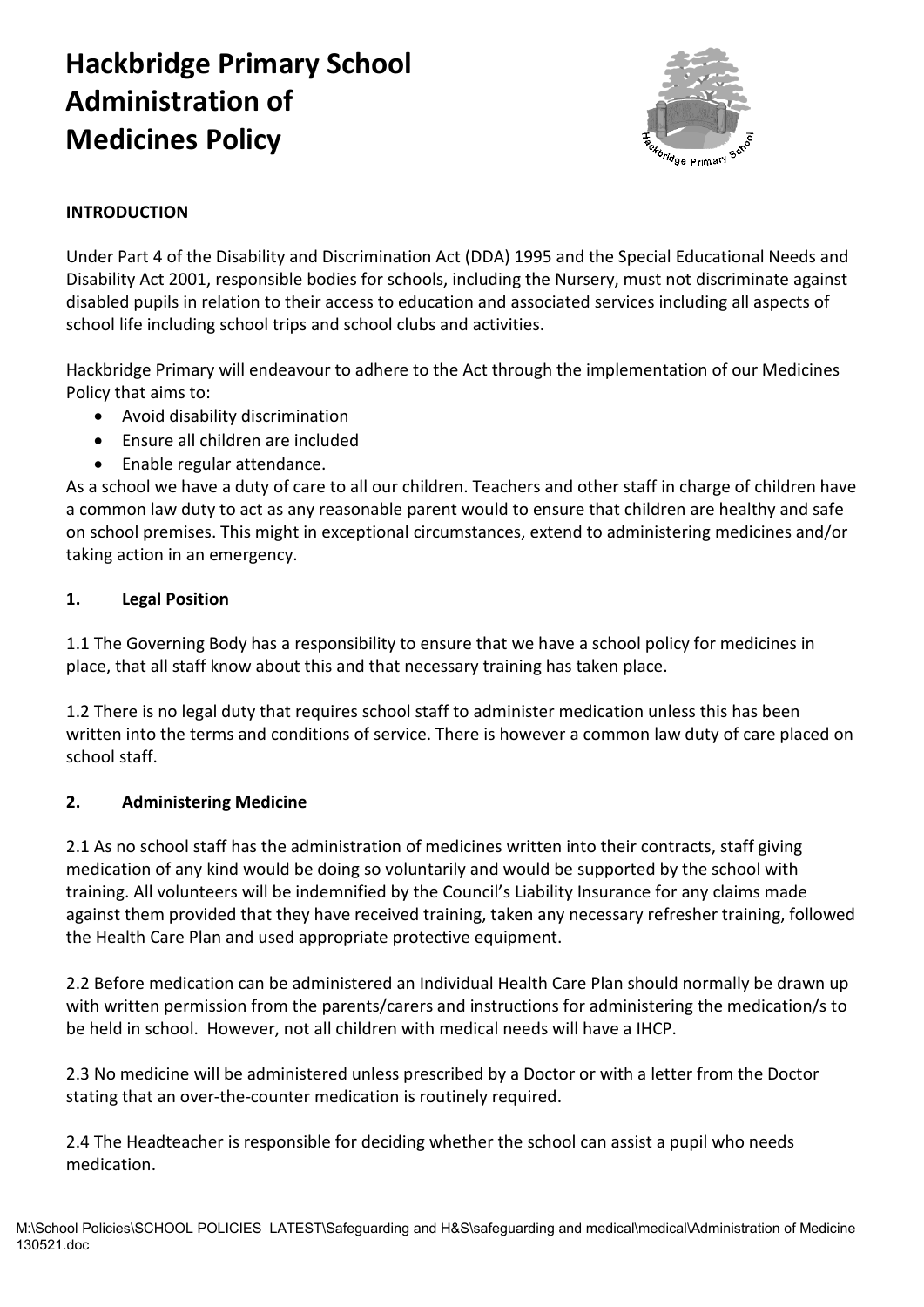2.5 Parents/carers are responsible for their child/children's medication.

2.6 Parents/carers will need to complete a form giving the school basic information. A copy of this form is available in the School Office and is kept in the medicine book which is kept in the School Office.

2.7 Children who have medical needs i.e. Severe Asthma, Epilepsy, Diabetics, Anaphylaxis, ADHD (if medication in school) will need to have a completed Individual Health Care Plan. These may be obtained from the School Office. Copies of the pupil Medical Alerts are located in the School Office, Staffroom and Medical rooms and shared with all appropriate staff.

2.8 We do not normally administer medicines such as antibiotics. The parent/carer may come in to administer the dose themselves, although a dose in the morning followed by a dose as soon as they return from school meets medical requirements. In rare circumstances, where the parent or their nominated representative cannot attend the school to deliver a 4-dose-a-day antibiotic prescription and the child is well enough to be in school, a member of the Senior Leadership Team or the Assistant Manager for SEND & Inclusion may agree to administer this (the relevant forms giving parental permission must be completed).

2.9 Any medicines should be brought into school by the parent/carer and not the child. The parent/carer should also provide clear, written instructions.

2.10 Records should be kept to record when medicine is administered. These forms are available from the School Office and are in the Medical Book. All completed forms are kept in the School Office.

2.11 Medicines/sickness tablets on school journeys – a permission note must be signed by the parent/carer.

2.12 Supply teachers are not to administer personal medications.

2.13 Asthma inhalers and adrenaline auto-injector pens will be stored in the First Aid bags in the classrooms and be readily available. In the case of adrenaline auto-injector pens, a second prescribed pen should be kept in the School Office.

2.14 Other prescription medication, **where agreement has been made by the Headteacher to administer**, must be handed in at the School Office for safekeeping by the parent or carer.

### **3. Storage of Medicine**

3.1 It is the responsibility of the Headteacher to ensure medicines are stored safely.

3.2 Any medicines we agree to administer in school must be kept in the container provided and this should be clearly labelled with the name of the child and clear instructions for use. Some medicines may need to be kept in the refrigerator. There is currently a medicines refrigerator in the Deputy Headteacher's Office on the Hackbridge Corner site and a refrigerator in the Medical Room on the London Road site for this purpose.

3.3 Storage of controlled drugs, including Concerta (methylphenidate), Ritalin (methylphenidate) or Stratter[a \(atomoxetine\)](https://www.drugs.com/monograph/atomoxetine-hydrochloride.html) used to treat ADHD, must be kept in a locked cupboard and labelled clearly with the child's name and clear instructions for use. The School Office holds all ADHD medication.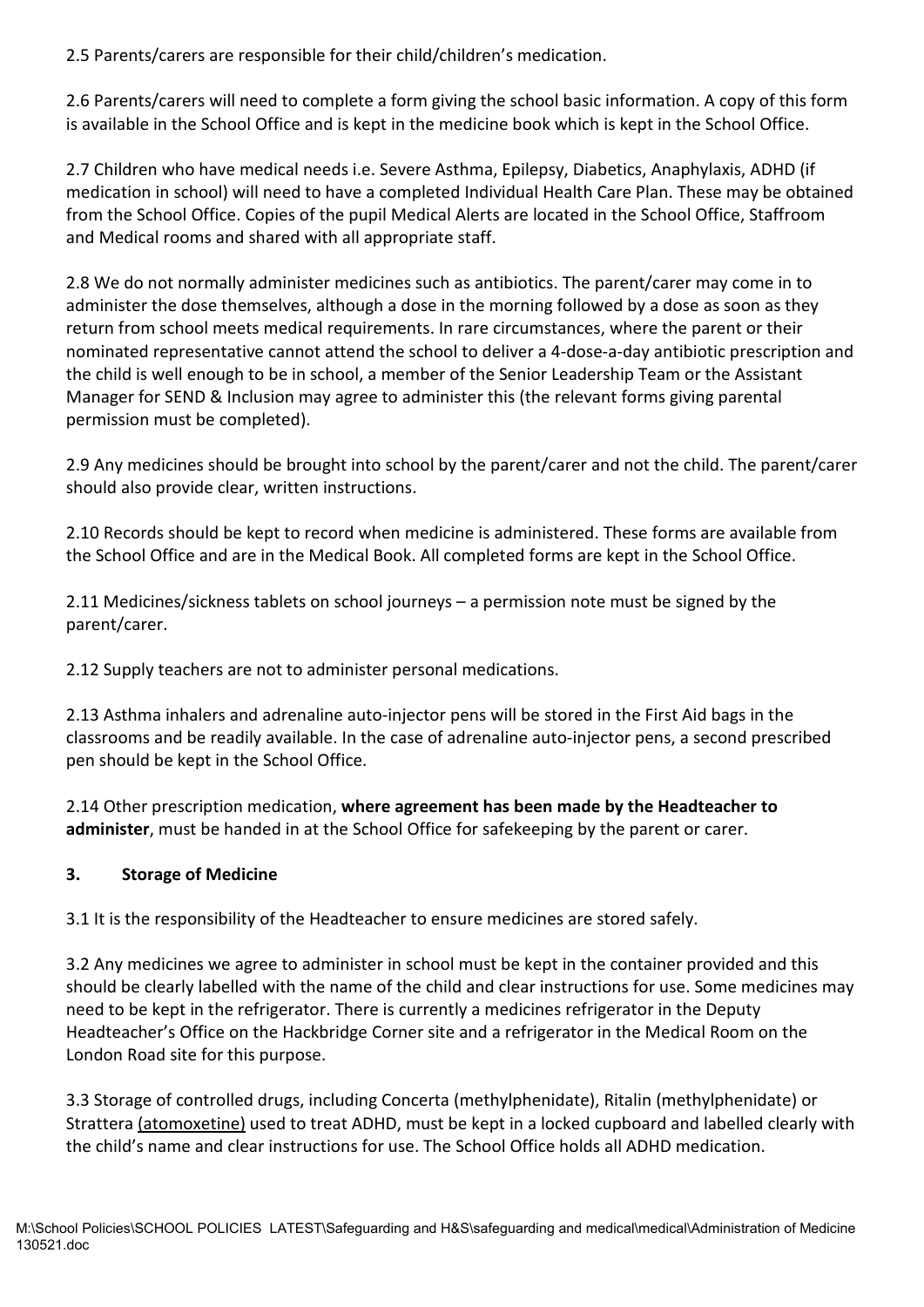3.4 Medicines, other than asthma inhalers, eczema cream, adrenaline auto-injector pens and other medicine specific to individual health care plans, **MUST NOT** be kept in the classrooms or children's bags.

3.5 Asthma pumps and adrenaline auto-injector pens are kept in the First Aid bag in the child's classroom and must be clearly labelled and checked regularly by the Office staff for expiry date information.

### **4. Insurance**

4.1 Any staff who has administered medication in the course of their employment will be indemnified by the Council's Liability Insurance for any claims made against them, providing that they:

- have received any training relevant to the medication being administered that is thought to be appropriate by health professionals;
- taken any refresher training;
- used any protective equipment provided for that purpose;
- followed the guidance set out in the school, LA and DCSF/Department of Health Guidance Documents;
- acted at all times in accordance with the Individual Health Care Plan which has been devised for the child concerned with the approval of the child's parents/carers;

4.2 Cover under the council's Liability Insurance is subject to the appropriate equipment being used and the necessary agreement/signed consent from the parent/carer of the child.

### **5. Staff Training**

Our first aiders are all qualified and their training is renewed every 3 years.

Where a pupil joins the school with a medical need which staff have not received training in, e.g. the management of Diabetes, then training will be sought from medical professionals for the relevant staff.

### **6. HEALTH CARE PLANS (IHCP)**

6.1 An Individual Healthcare plans must be drawn up for any child with a medical condition that needs management. It should include instructions as to how to manage a child in an emergency and the level of support required. The SENCo and Assistant Manager for SEND & Inclusion will liaise with the School Nursing Service when this is the case and will work with the parents to establish an IHCP.

6.2 Not all children who have medical needs will require an individual plan; it will be determined by severity of need.

6.3 Individual Health Care Plans will be kept in a file in the School Office. The class teacher and the school's First Aiders will be informed of the child's needs and Medical Alerts for those children with Health Care Plans will be displayed in the School Office, Staff Room and Medical Rooms.

6.4 Detailed medication administration sheets will be kept.

### **7. Children with Specific Medical Needs**

### 7.1 **Asthma**

M:\School Policies\SCHOOL POLICIES LATEST\Safeguarding and H&S\safeguarding and medical\medical\Administration of Medicine 130521.doc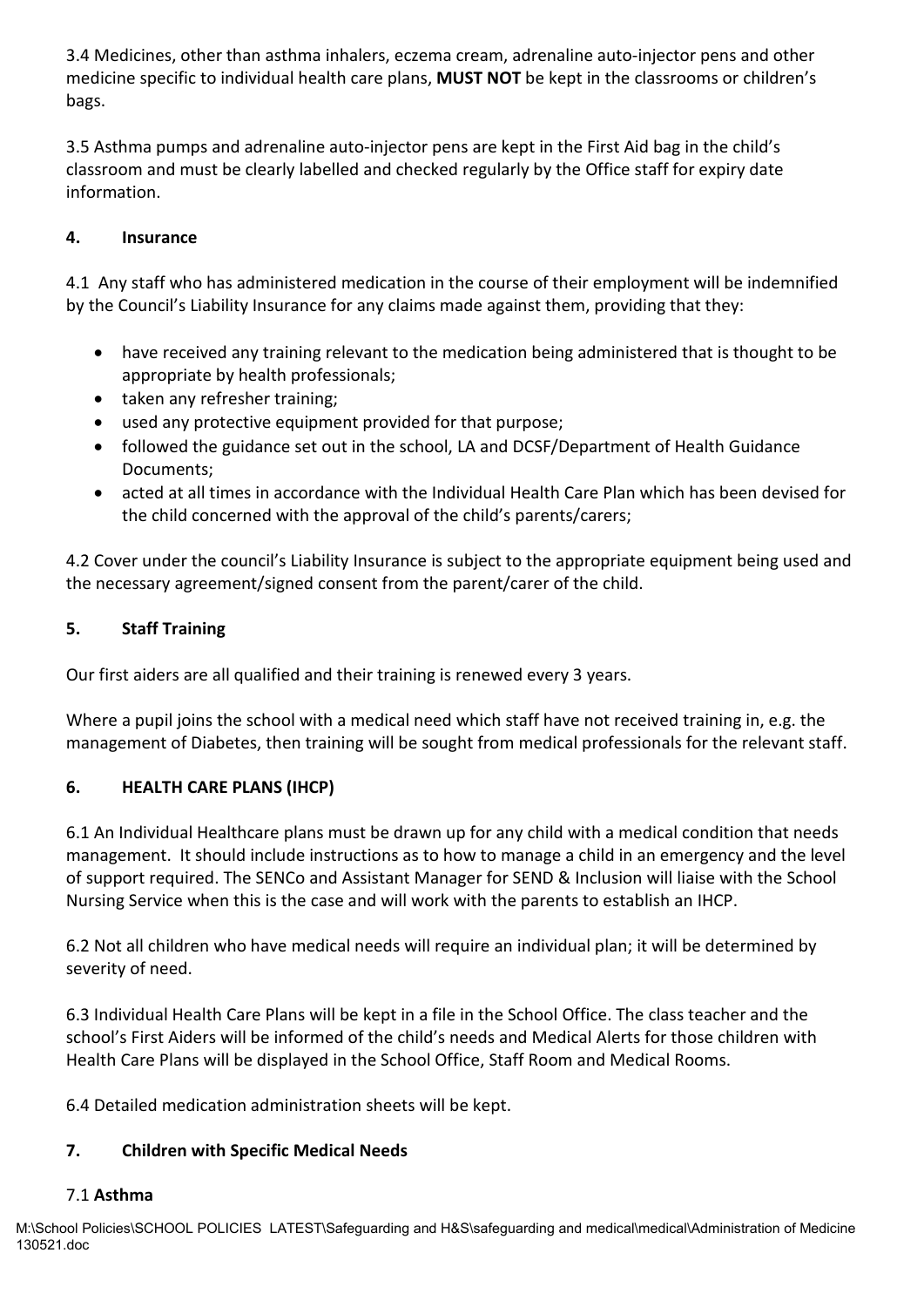- A description of this condition can be found in the Medical Guidance issued by Sutton.
- At Hackbridge Primary School all asthma inhalers are stored in the First Aid bag in the child's classroom. These inhalers should be clearly labelled with the child's name. Children who use these inhalers can do so on their own, although some young children may need help.
- When a child uses their inhaler it should be witnessed and recorded.
- When a class goes out on a school outing, the child(ren)'s inhaler(s) should be taken with them and are the responsibility of a member of staff accompanying the children.
- Class teachers are aware of the pupils in their class who have an inhaler.
- It is the responsibility of the parent/carer to replace out of date or empty inhalers.

### 7.2 **Epilepsy**

- A description of this is found in the Medical Guidance issued by Sutton.
- Any medication will be held in the School Office.

### 7.3 **Diabetes**

- A description of this is found in the Medical Guidance issued by Sutton.
- Any medication will be held in the Office of the person(s) who have agreed to administer this see a child's Individual Diabetes Health Care Plan for details (plan drawn up in conjunction with the Diabetes Nurse from the hospital).

### 7.4 **Anaphylaxis**

- A description of this is found in the Medical Guidance issued by Sutton.
- The most common allergy affecting children with this condition is nuts. For this reason we do not have nuts in school for staff or pupil packed lunches, cooking activities or celebration events etc.
- An adrenaline auto-injector pen for this condition is kept in the child's classroom and a second adrenaline auto-injector pen will be kept in the School Office where prescribed. Some children may have an over-the-counter medication such as Piriton prescribed for less severe reactions – this will be kept in the School Office.
- All medication should be taken when the child goes off site on a class outing.

### 7.5 **Attention Deficit Hyperactivity Disorder (ADHD)**

- A description of this can be found in the Medical Guidance issued by Sutton.
- Various medications are used to treat this condition; Ritalin, Concerta and Strattera being the best known.
- Ritalin is a short acting drug and therefore a further dose usually needs to be taken at lunchtime.
- Medication clearly labelled with the child's name and instructions for labelling is kept in a locked cupboard in the School Office. It is the parent/carer's responsibility to keep this medicine up to date. A record should be kept when a child takes their medication using the school form.

### **ROLES AND RESPONSIBILITIES**

- **Parents** have the prime responsibility for their child's health and must provide the school with information about their child's medical condition.
- The **Headteacher** is responsible for putting the school's policy into practice and for developing detailed procedures as well as ensuring that sufficient numbers of staff are appropriately trained to manage medicines as part of their duties.
- **Staff** are responsible for ensuring that they understand this policy.

Further details on roles/responsibilities, administration of medicines and record keeping are clearly outlined in the attached guidance/procedures and must be adhered to at all times.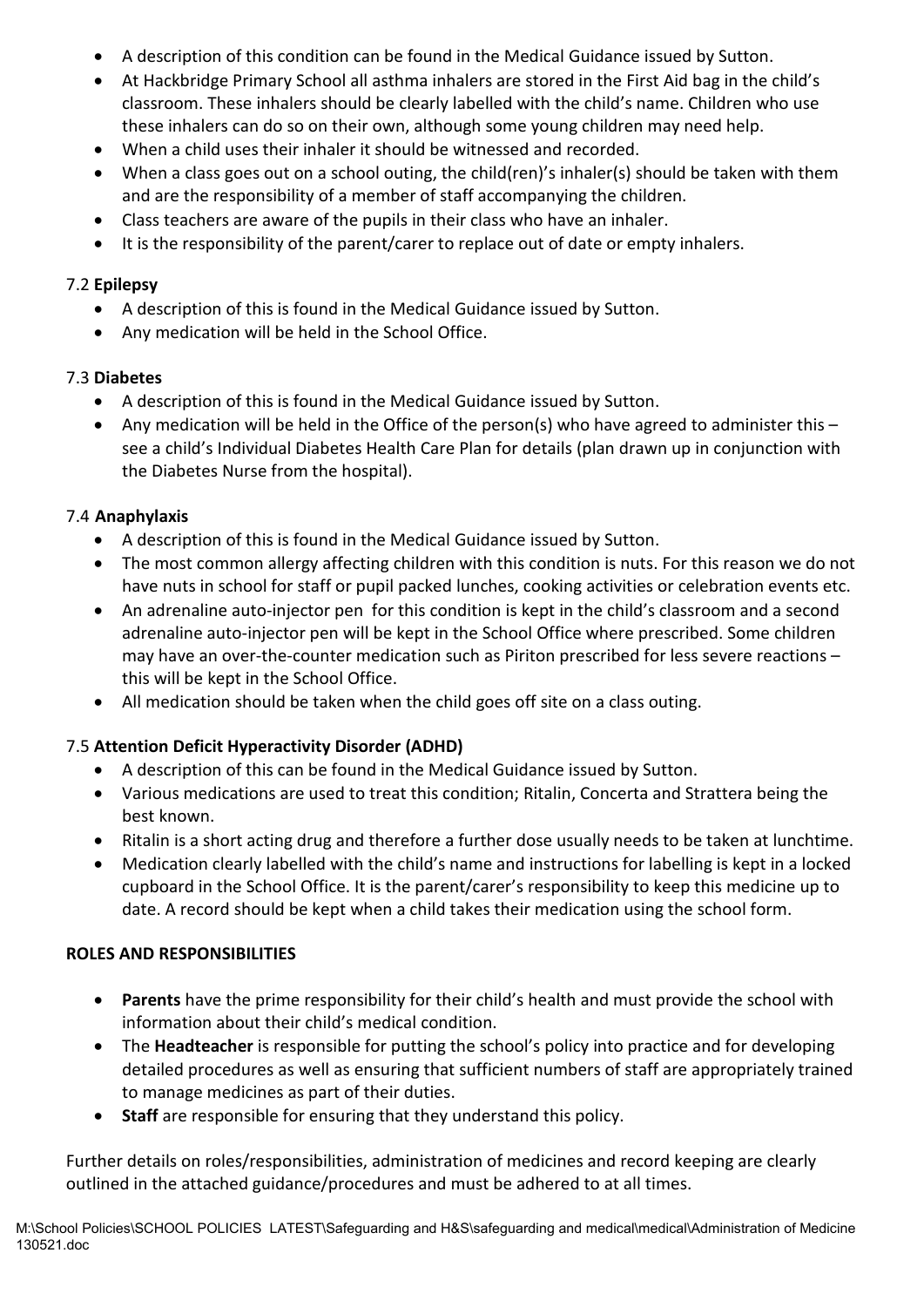#### **MONITORING**

This Policy will be reviewed annually or sooner if circumstances change. This Policy should be read in conjunction with the First Aid Policy and all other relevant policies and guidelines.

Date adopted by FGB: 21<sup>st</sup> November 2013 This reviewed: May 2021 Next review: May 2022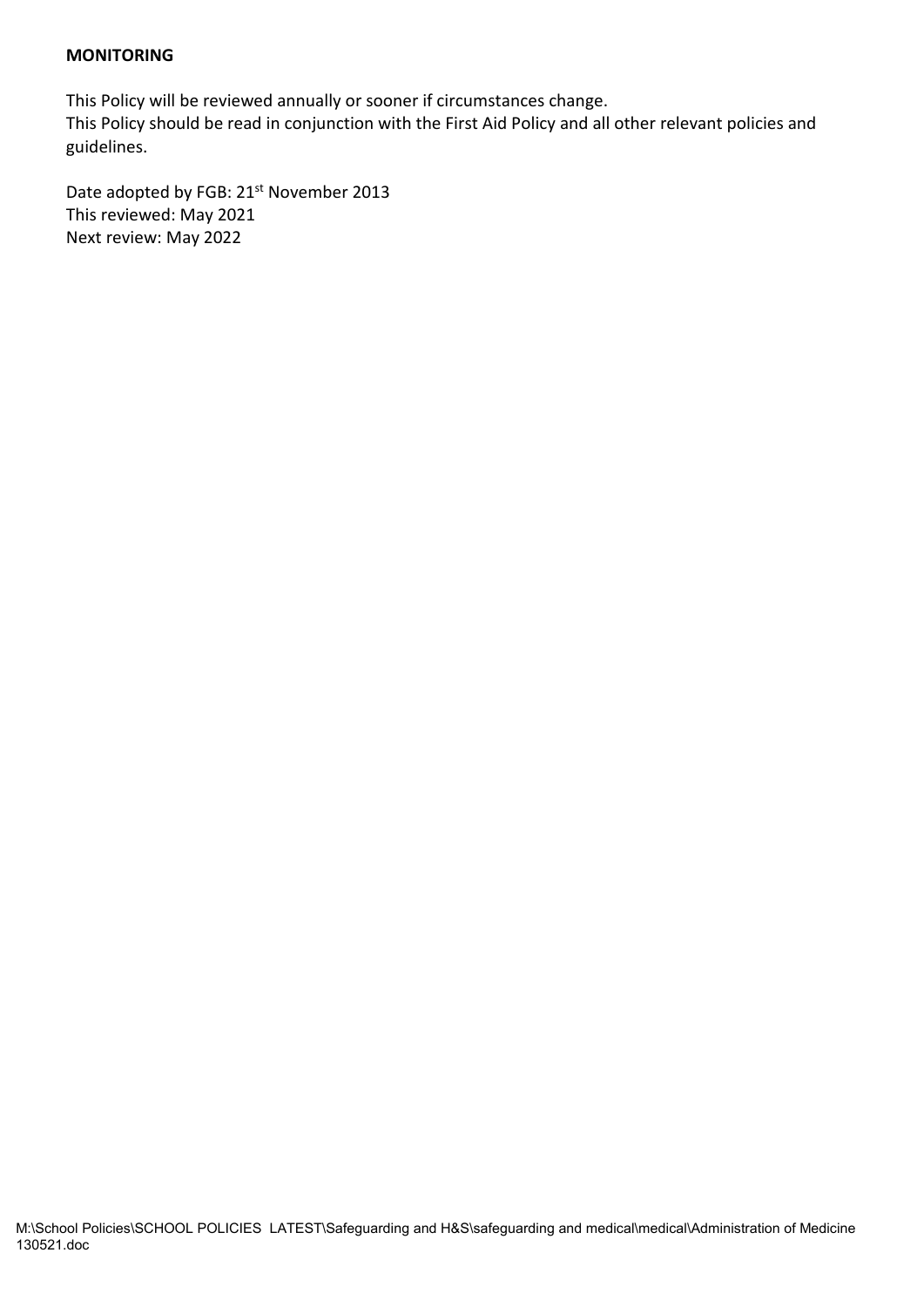## **GUIDANCE/PROCEDURES**

#### **ROLES AND RESPONSIBILITIES**

#### **Headteacher**

The Headteacher is responsible for putting the school's policy into practice and for developing detailed procedures. The Headteacher MUST ensure that staff receive proper support and training where necessary. As the manager of staff, the Headteacher will agree when and how such training takes place. The Headteacher should make sure that all parents and all staff are aware of the policy and procedures for dealing with medical needs.

For a child with medical needs, the Headteacher will need to agree with the parents exactly what support can be provided. Where parents' expectations appear unreasonable, the Headteacher will seek advice from the school nurse or doctor, the child's GP or other medical advisers.

The Headteacher decides whether or not the school can assist with the administration of medication or not.

#### **Staff**

Anyone caring for children, including teachers and other school staff in charge of children, has a common law duty of care to act like any reasonable prudent parent would to make sure that children are healthy and safe. There is no legal duty that requires school staff to administer medicines.

Any staff giving medication of any kind would be doing so voluntarily and supported by the school with training. All volunteers will be indemnified by the Council's Liability Insurance for any claims made against them provided that they have received training, taken any necessary "Refresher Training," followed the Health Care Plan (if in place) and used appropriate protective equipment.

We will ensure that sufficient members of staff are appropriately trained to manage medicines as part of their duties. In exceptional circumstances the duty of care could extend to administering medicine and/or taking action in an emergency. This duty also extends to staff leading activities taking place off site, such as visits, outings or field trips or after school activities.

The Headteacher and staff will always treat medical information confidentially. The Headteacher will agree with the parent who else should have access to records and other information about a child. If information is withheld from staff they will not generally be held responsible if they act incorrectly in giving medical assistance, but otherwise in good faith. Should a parent insist in complete confidentiality then the school will not agree to administer medication of any kind and the responsibility for administering the medication will be the parents.

#### **Parents**

Parents have the prime responsibility for their child's health and must provide the school with information about their child's medical condition. The school will require verification from the child's GP or another medical practitioner.

The parent will be expected to contribute to their child's Health Care Plan. This requires a passport photograph of the child, which will be the parent's responsibility to provide and keep updated.

Where the Headteacher has given permission for medication to be administered, it is the parent's responsibility to provide the school with the child's medicine. The parent must hand all medication to

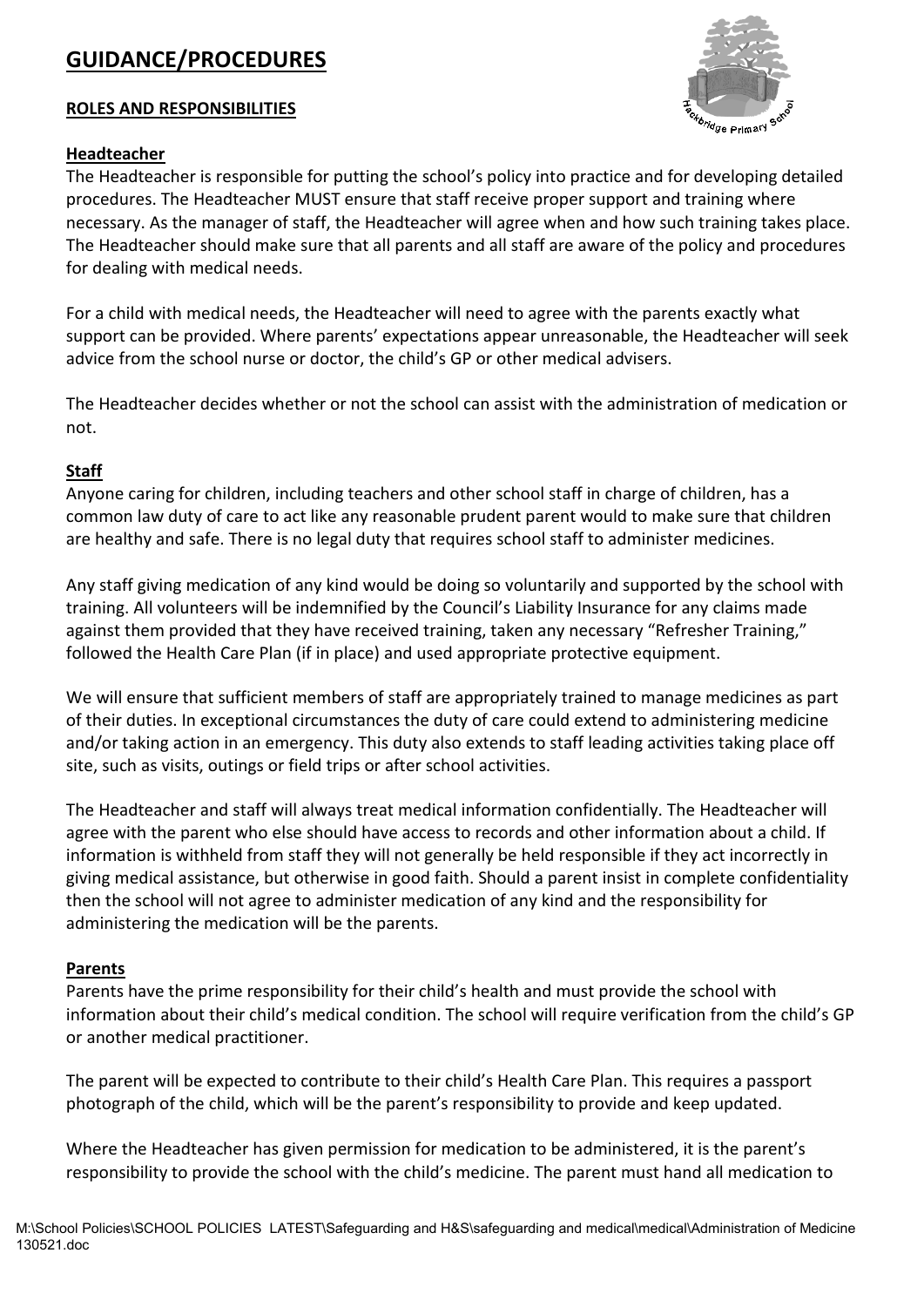one of the named members of staff on the child's Health Care Plan or a member of the SLT or School Office staff.

### **Staff Training**

Any member of staff who agrees to accept responsibility for administering prescribed medicines to a child will have appropriate training and guidance. They should also be aware of possible side effects of the medicines and what to do if they occur. All such staff will be required to complete the Staff Agreement to administer medicine indicating their willingness to act as a volunteer and be trained. This will be kept in their personal file.

The school will ensure that there are sufficient members of staff who are appropriately trained to manage medicines as part of their duties. Staff managing the administration of medicines and those who administer medicines will receive appropriate training and support from health professionals. The Headteacher will ensure that there are appropriate systems for sharing information about children's medical needs.

The Headteacher will be responsible for making sure that staff have appropriate training to support children with medical needs and will arrange training appropriate to the needs of the school in conjunction with the School Nursing Service.

The Headteacher will satisfy her that the training provided has given staff sufficient understanding, confidence and expertise and those arrangements are in place to up-date training (including refresher training) on a regular basis.

The Office Manager (who is lead first aider) will maintain a register of staff members who are trained to administer medication.

### **Health Care Plans**

Health Care Plans must be drawn up for any child with a medical condition that needs management. It should include instructions as to how to manage a child in an emergency.

The main purpose of an Individual Health Care Plan for a child with medical needs is to identify the level of support that is needed. Not all children who have medical needs will require an individual plan. In some cases, a short written agreement with parents may be all that is necessary to administer medicine.

An Individual Health Care Plan clarifies for staff, parents, and the child the help that can be provided. It is important for staff to be guided by the child's GP or paediatrician. Staff should agree with parents how often they should jointly review the plan. The Health Care Plan should be reviewed at the beginning of each academic year as a minimum, or more frequently, depending on the nature of the child's particular needs.

#### **ADMINISTERING MEDICINES**

#### **Storage**

Parents will be responsible for obtaining their child's medicine(s) and ensuring these are up to date. Medication must not be brought into school by the child. The parent must hand all medication to a member of the Office staff or SLT. Medicines should be in the original container in which dispensed. Staff should ensure that the supplied container is clearly labelled with the name of the child, the name and dose of the medicine and the frequency of administration.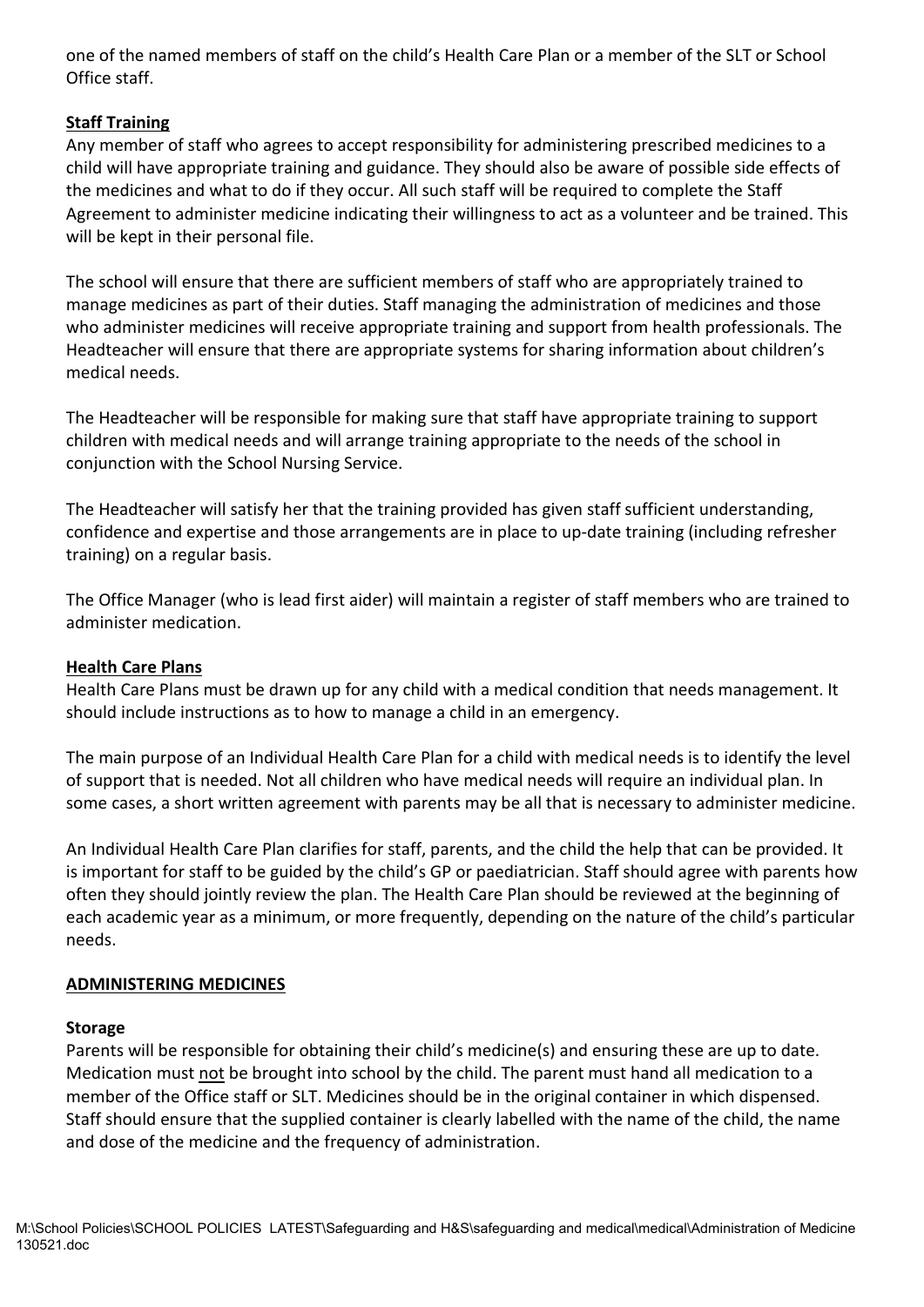Large volumes of medicines should not be stored i.e. sufficient for one term only. Staff should only store, supervise and administer medicine that has been prescribed for an individual child.

Although children need to have immediate access to their medicines when required, for safety reasons they are not allowed to keep them on their person. They should, however, know where their own medicines are stored.

All emergency medicines, such as asthma inhalers and adrenaline auto-injector pens, will be readily available in the classroom to children and will not be locked away. Inhalers should always be available during physical education, sports activities and educational visits.

The adrenaline auto-injector pens (Epipen or Jext) (used for children with acute or severe allergic reactions to certain food or substances) should be in the original dispensing packaging with the child's name clearly printed and instructions for use inside. Any child requiring an adrenaline auto-injector pen must have two held in school, one in the School Office and one in the classroom out of reach.

Class A drugs (e.g. Ritalin) will be kept in a locked cupboard in the School Office.

#### **Disposal**

Staff will not dispose of medicines. Parents are responsible for ensuring that date-expired medicines are returned to a pharmacy for safe disposal. They should also collect medicines held at the end of each term.

#### **Record Keeping**

A record will be kept of all the drugs and medicines administered at school. Once a child has received their medication by the designated staff it should be recorded on the Record of medicines administered to an individual child. This record is kept in the School Office by the Office Manager.

If a child refuses to take their medication, staff should not force them to do so, but should note this in the records and the parent should be immediately informed. If a refusal to take medicines results in an emergency, the school's emergency procedures should be followed.

#### **Emergency Procedure**

Trained first aiders are responsible for carrying out emergency procedures in the event of a need. Staff will follow the procedure as laid down in the school's First Aid Policy and Health & Safety Policy and Emergency Management Plan. All staff should know how to call the emergency services.

If an emergency occurs and a child needs to be transported to hospital then, in the absence of the parent, a member of teaching staff must accompany the child in the ambulance and stay until the parent arrives. Staff should never take children to hospital in their own car; it is safer to call an ambulance. Healthcare professionals are responsible for any decisions on medical treatment when parents are not available.

The Individual Health Care Plan should include instructions on how to manage a child in an emergency, and identify who has the responsibility in an emergency.

#### **Educational Visits**

Sometimes additional safety measures may need to be taken for outside visits. It may be that an additional teacher, parent or another volunteer might be needed to accompany a particular child. Arrangements for taking any necessary medicines will also need to be taken into consideration.